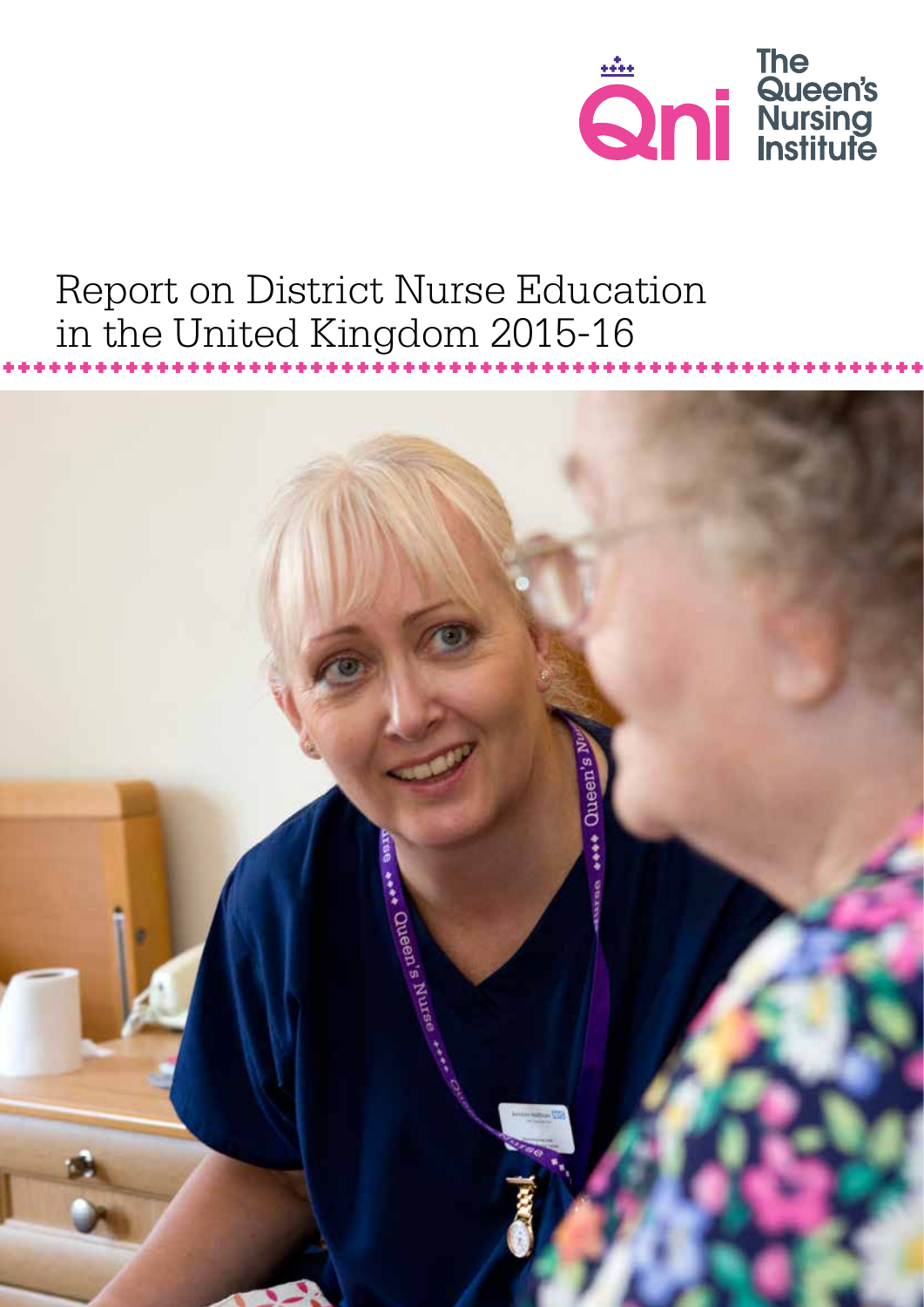# Contents

| Findings                                      |     |
|-----------------------------------------------|-----|
| Applicants who did not enter the programme    | -6  |
|                                               |     |
| Academic level and duration of the programme  | - 7 |
| Supernumerary status of students<br>- 8       |     |
|                                               |     |
| The QNI/QNIS Voluntary Standards for District |     |
|                                               | 12  |
|                                               | 14  |

Edited by Mary Saunders, MSc, BA, RN (A), RHV, NDN Cert, DipN, DipNEd, DNT.

\*\*\*\*\*\*\*\*\*\*\*\*\*\*\*\*\*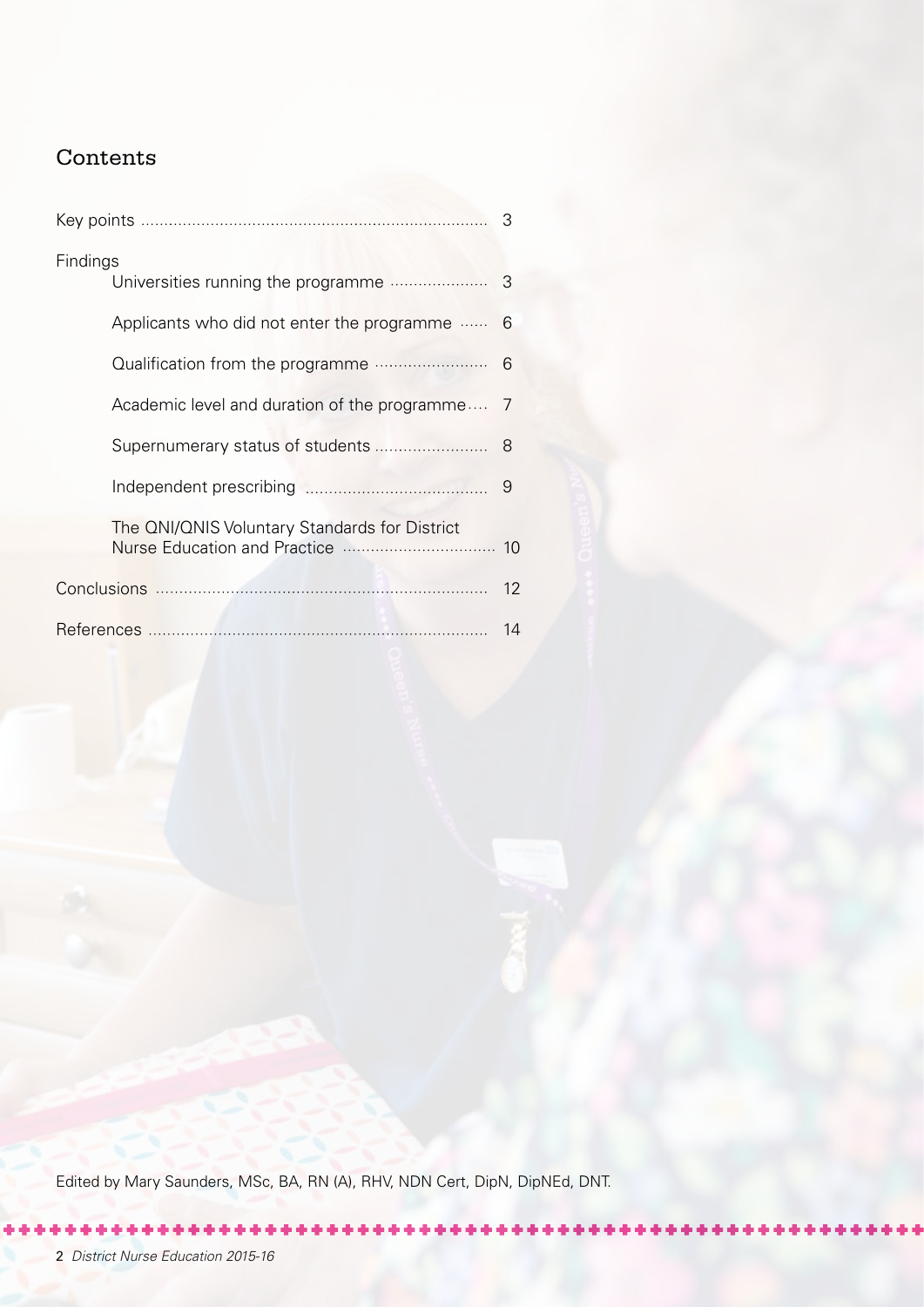# Key points

- There were 565 new entrants to the Specialist Practitioner District Nurse programme in 2015/16
- 517 District Nurse Specialist Practitioners qualified in 2016, compared to 479 who were due to qualify in 2015 and 382 in 2014
- There are 44 universities in the United Kingdom (UK) approved by the Nursing and Midwifery Council (NMC) to offer the District Nurse Specialist Practice Qualification (DNSPQ).
- 40 universities responded to the survey; of these two universities did not run the programme and another university was offering the programme for the final time with a small cohort of just 2 students.
- 66% of universities ran programmes with more than 11 full or part time students in each cohort in 2015/16, compared to 54% in 2014/15
- There were 554 new full (441) and part time (113) student intakes for the academic year 2016/17
- 82% of university respondents had mapped their programmes to the QNI/QNIS Voluntary Standards for District Nurse Education and Practice
- Almost all respondents have major concerns about future funding and viability of District Nurse programmes.

# Introduction

This is the fourth annual District Nurse (DN) Specialist Practitioner Qualification (SPQ) education audit, a review process which was implemented in 2013 and the first report since the publication of the Queen's Nursing Institute (QNI) and Queen's Nursing Institute Scotland (QNIS) Voluntary Standards for District Nurse Education and Practice, in September 2015 (QNI/S, 2015a).

This report provides the results of an audit of District Nurse education in the UK during the academic year 2015-6 and highlights any changes or developments that have occurred since the QNI published similar reports in 2013 (QNI 2013), 2014 (QNI 2014b) and 2015 (QNI 2015).

# Data collection

The programme directors for the NMC approved Specialist Practitioner programmes in District Nursing (UK wide) were asked to complete an online survey. Responses were collected between November and December 2016. All data has been treated as confidential and individual universities have not been identified in this report.

We would like to thank all those who participated for their time.

# Findings

# **Universities running the programme**

The Specialist Practitioner – District Nurse programme is offered in all four countries of the UK. According to the NMC website there are 44 universities approved to offer the Specialist Practitioner – District Nurse programme and of these 40 universities (90%) responded to the QNI survey.

Table 1 shows an increase in the number of universities in England approved by the NMC to run the programme, although the number of programmes in the other UK countries has remained the same.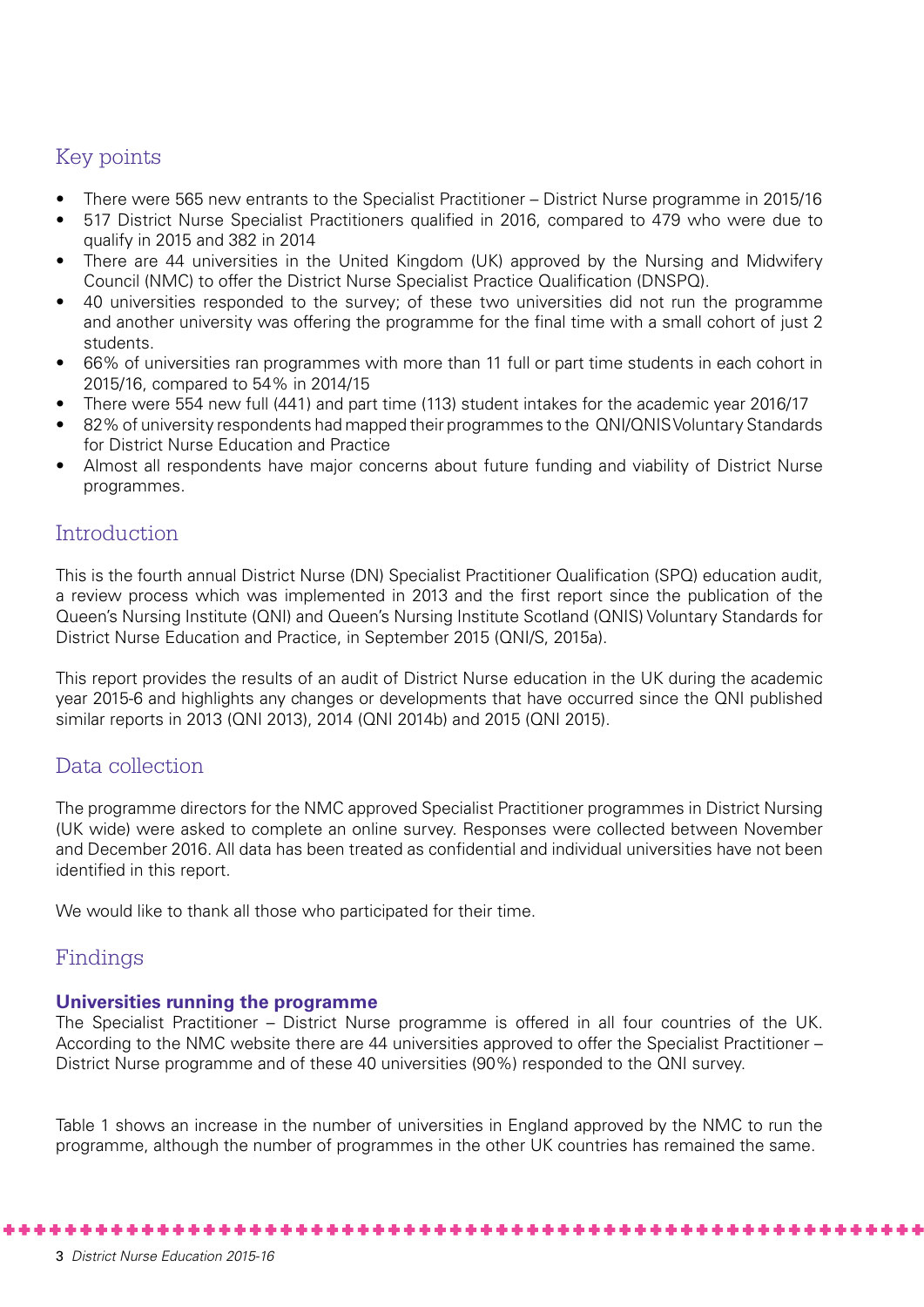| <b>Country</b>   |         |         |         |         |
|------------------|---------|---------|---------|---------|
|                  | 2012/13 | 2013/14 | 2014/15 | 2015/16 |
| England          | 24      | 30      | 32      | 35      |
| Wales            |         |         |         |         |
| Northern Ireland |         |         |         |         |
| Scotland         | N/A     |         |         |         |
| <b>Total UK</b>  | N/A     | 39      | 41      | 44      |

# **Table 1: Universities approved by the NMC to run the Specialist Practitioner – District Nurse programme**

### N.B. Scotland was not included in the 2013 review.

Two universities in England that were approved to run the programme did not do so in the academic year 2015/16. In one case this was due to a modification to enable the programme to offer a choice of V300 or V100 prescribing qualifications to students. In the other case it was a change in commissioning arrangements, whereby service provider organisations preferred another university which had an historic contract for continuing professional development, allowing students to follow the programme on a modular basis, despite the model of one year full time or two years part time being very positively evaluated by students. The modular model meant that service providers were able to retain staff in substantive positions whilst they studied. Where relevant, these two universities have been included in the statistics that follow.

All programmes except one were within the 5 year approval period for the NMC. Only one programme stated that they would not apply for NMC reapproval. Others nearing the end of their approval period stated that they would ask for an extension until the new pre-registration standards and independent prescribing standards were approved.

#### **Entry to the programme**

Table 2 shows the number of new entrants to the Specialist Practitioner programme in each country since 2013/14.

#### **Table 2: Number of new entrants to the Specialist Practitioner – District Nurse programme**

| '2013/14 | 2014/15 | 2015/16     |
|----------|---------|-------------|
| .427     | 566     | 565         |
|          | 32.6%   | No increase |

Numbers of new entrants to the programmes remained virtually the same between 2014-15 and 2015- 16. However data taken from the 2014/15 survey shows that 647 new entrants were predicted for 2015-16 but only 565 enrolled in 2015-16. This equates to a 13% decrease in the numbers expected by the universities. One university did not respond to this question, so the data is calculated from 39 responses.

\*\*\*\*\*\*\*\*\*\*\*\*\*\*\*\*\*\*\*

\*\*\*\*\*\*\*\*\*\*\*\*\*\*\*\*\*\*\*\*\*\*\*\*\*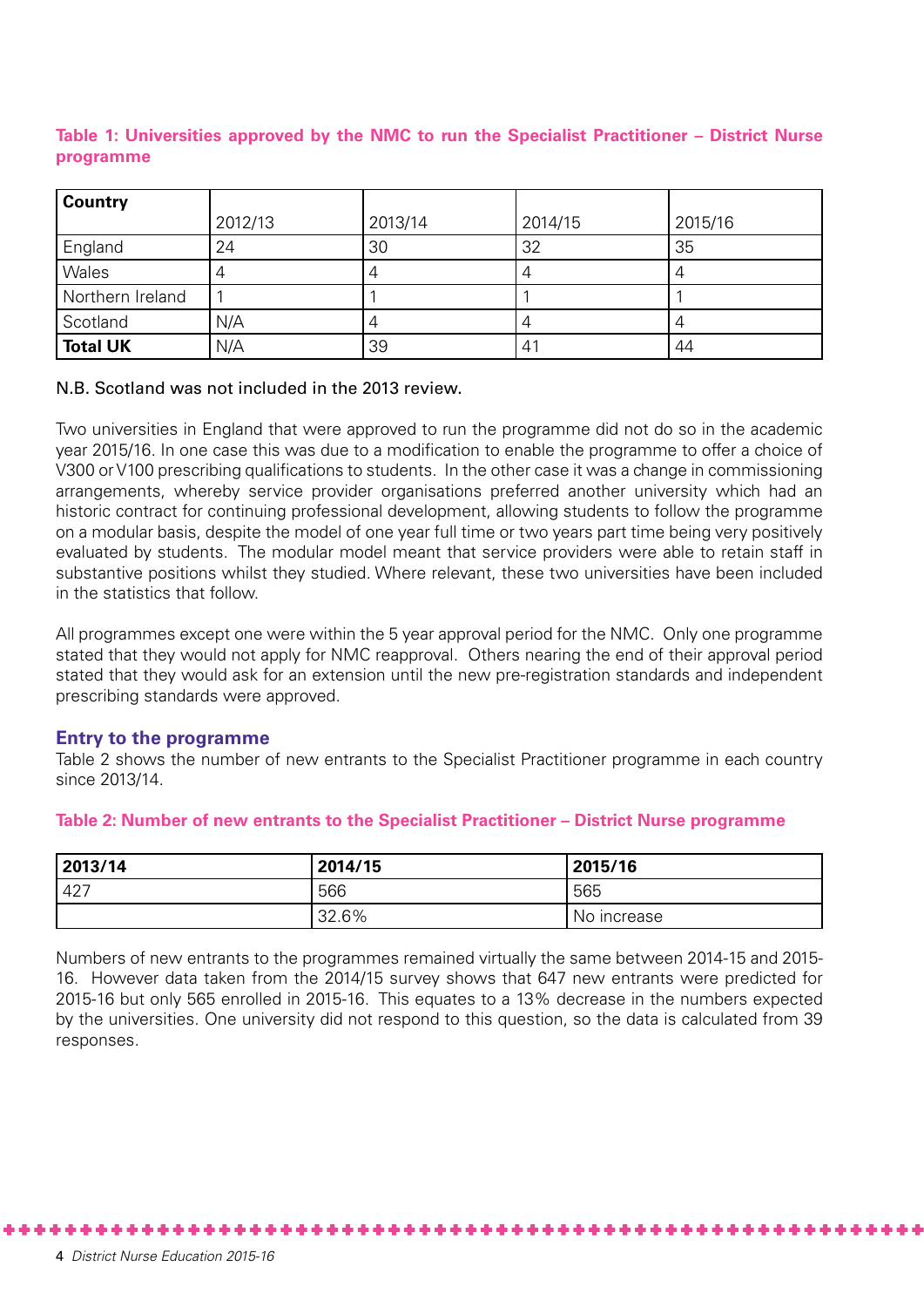Of the 565 new entrants to the programmes, 461 were full time students and 104 were part time students. This is a ratio of 4.4 full time : 1 part time students.

In addition to academic requirements, course leaders identified that the following experience was deemed as most important in selecting students:

| <b>Experience looked for in applicants</b>           |       |
|------------------------------------------------------|-------|
| Sound knowledge and understanding of the role 194.9% |       |
| Right attitude, values and beliefs                   | 92.3% |
| Previous community nursing experience                | 82.1% |
| Preparation for the course                           | 64.1% |
| Mentorship experience                                | 33.3% |

## **Table 3: Experiences important in selecting students**

The following comments illustrate the wide variety of approaches used in the selection of students:

*'Employers interview and nominate for the course. If academic credits meet the entry criteria we accept nominations from sponsoring Trusts.'*

*'We have a structured application and interview process but each of the 12 trusts that send students onto the programme has slightly different shortlisting criteria. We normally look for some experience*  and knowledge of the role of the DN with leadership potential. We definitely want someone with the *right attitude, kind, caring and compassionate. Usually students have mentorship qualifications and some trusts make it a prerequisite for the course.'*

*'Although not essential, learning as a result of previous community experience would be discussed in relation to their desire to access the programme and as a sign of their motivation to learn and develop.'*

*'Most trusts recruit internally and look for previous experience.'*

The survey asked for further detail about why some applicants were unsuccessful and 29 out of 40 universities offered information about why candidates did not receive an offer.

Respondents identified that: 10.3% did not meet numeracy and literacy requirements. 72.4% did not meet other requirements.

Of the 23 universities that commented on this, reasons were varied, however the key issues identified were:

- Host service providers unable to release all suitable candidates.
- Insufficient places commissioned for the number of suitable candidates.
- Service providers undertake the interviews with no involvement of the university, so unable to comment on unsuccessful candidates.
- Candidates had insufficient understanding of the role.

\*\*\*\*\*\*\*\*\*\*\*\*\*\*\*\*\*\*\*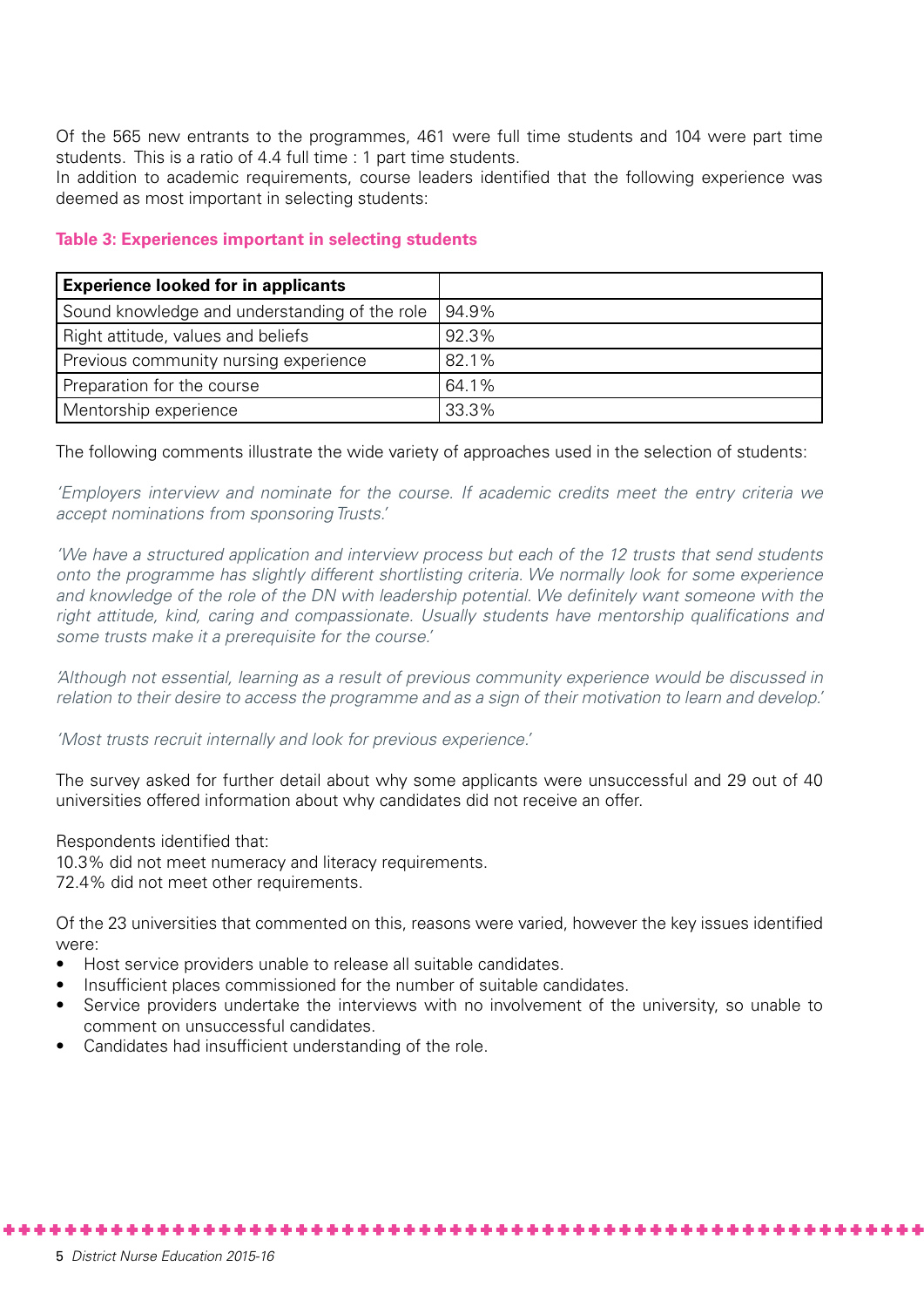# **Applicants who did not enter the programme**

There was insufficient information offered by universities to identify why candidates who had been offered a place subsequently declined the offer. 84.5% of universities said declining an offer was not applicable. Of those universities where the offer was declined, 3.8% cited withdrawal for personal reasons and 7.7% as the candidate failed to get sponsorship.

# **Qualification from the programme**

**Table 4: Nurses qualifying from the Specialist Practitioner – District Nurse programme**

|                                | <b>Number who</b><br>qualified in<br>summer 2013<br><i>(estimated</i><br>maximum<br>number) | <b>Number who</b><br>qualified in<br>summer 2014 | Number who<br>qualified in<br>summer 2015 | <b>Number who</b><br>qualified in 2016 |
|--------------------------------|---------------------------------------------------------------------------------------------|--------------------------------------------------|-------------------------------------------|----------------------------------------|
| <b>Total</b>                   | 254                                                                                         | 382                                              | 479                                       | 517                                    |
| Increase from<br>previous year |                                                                                             | 33.5%                                            | 25.4%                                     | 7.35%                                  |

N.B. Scotland was not included in the 2013 review.

The number of District Nurse Specialist Practitioners due to qualify in London has improved, with 74 students qualifying in 2016 from universities based in London. However the total number of commissions for District Nurse places in London is not known, or whether this number of commissions was filled.

Figures have increased year on year as follows:

- 2013 5 students qualified
- 2014 25 students qualified
- 2015 64 students qualified
- 2016 74 students qualified

This figure would further increase if two universities which are outside London are included, as it is known that some London service providers send their students to these universities.

\*

## **Reasons why students did not qualify in 2016**

27 universities responded to this question. The percentage of students on each programme who did not pass at the end of their course was not identified, but overall this is a small number. For the small percentage that did not complete the programme, the reasons cited for withdrawal or non-completion at the end of the programme were:

- Personal reasons
- Resubmission or resitting parts of the programme
- Withdrew for health reasons
- Failed the programme
- Failed the practice component
- Withdrew for carers leave
- Withdrew for maternity leave.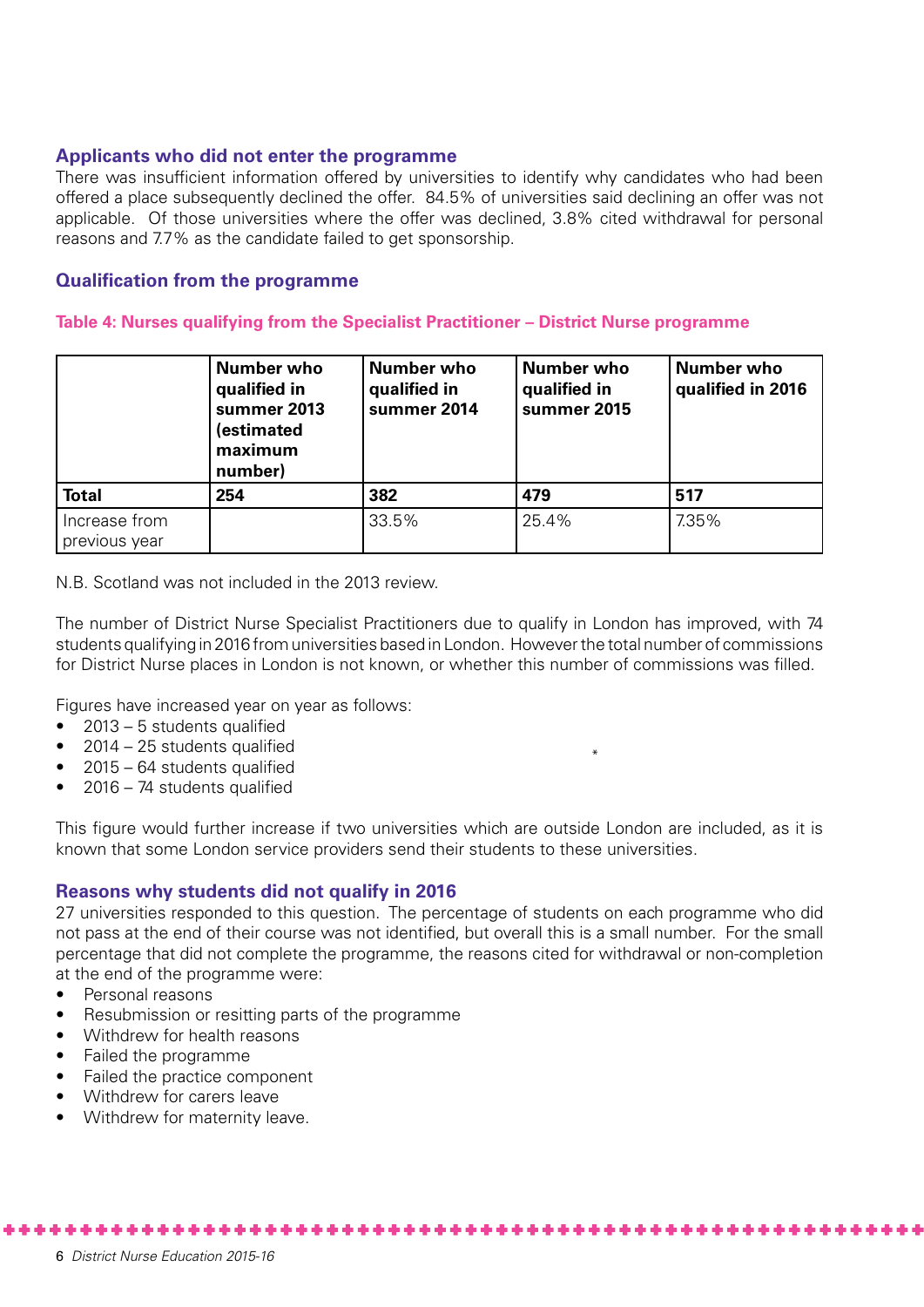# **Academic level and duration of the programme**

Most universities offer the Specialist Practitioner – District Nurse programme at both undergraduate and postgraduate levels, as shown in Figure 1.





The number of universities that offer the programme at post graduate (level 7 or SCQF equivalent) appears to be increasing, although there remains a market for a top up degree and graduate certificates.

This trend follows the requirement for the exit level of all UK pre-registration nursing education programmes to be at Level 6 from September 2013 (NMC, 2010).

## **Top up to MSc**

For students who have completed the Postgraduate Diploma during the District Nurse programme, 92.5% of universities offer a top up to a full Masters award. However the take up of this option was very varied due to:

- Limited or no funding
- Lack of support from employers
- Graduating students feeling the need to consolidate and career advancement taking priority.

The top up of 60 credits from post graduate diploma to MSc level was not available in Northern Ireland.

\*\*\*\*\*\*\*\*\*\*\*\*\*\*\*\*\*\*\*\*\*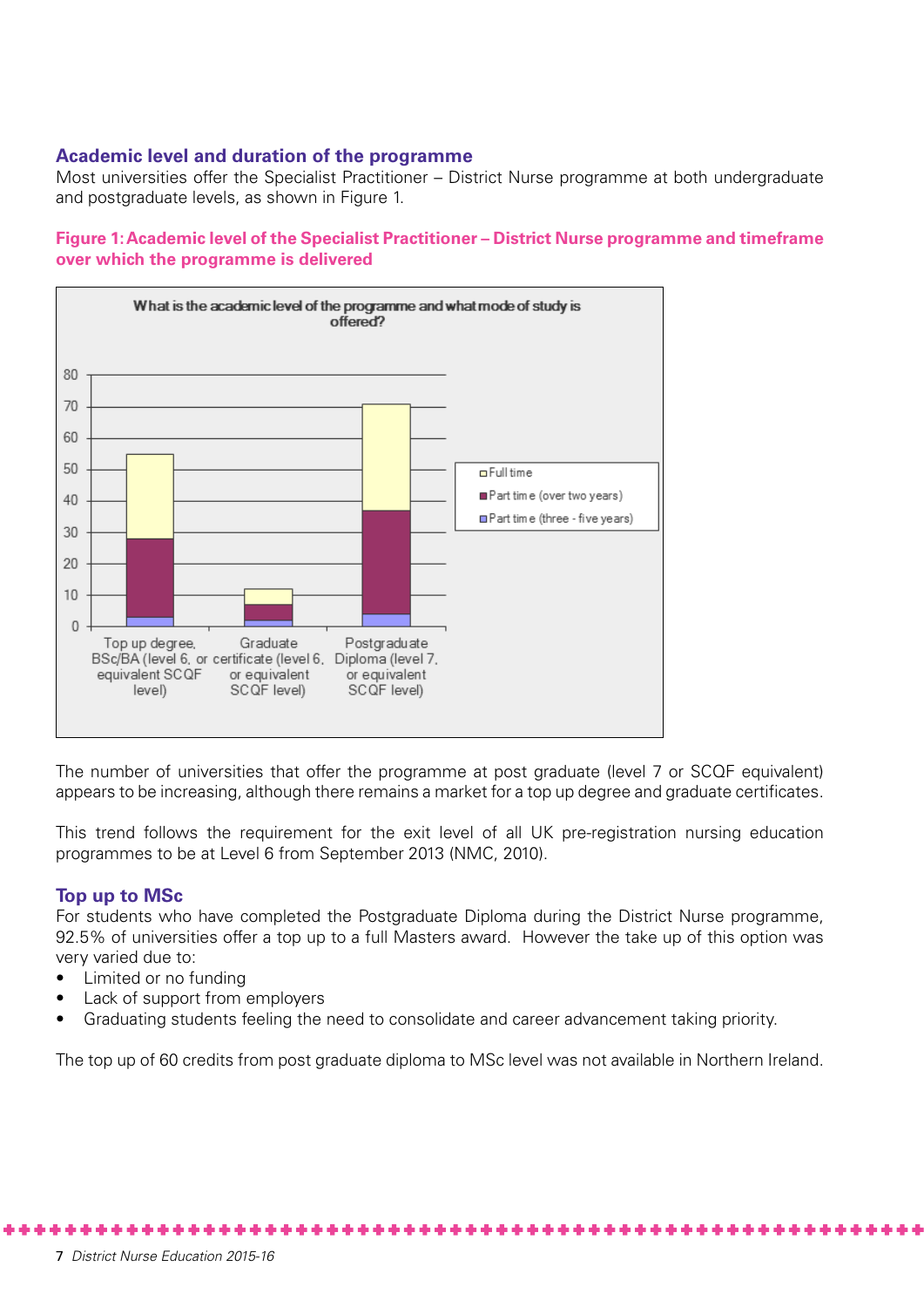Full and part time programmes were offered across England and Scotland, whilst in Northern Ireland the programme was offered on a full time basis only and in Wales on a part time basis only. There is no marked change from 2014/15 in the proportions of students studying on a full or part time basis.

Whilst all the programmes lead to the District Nurse Specialist Practitioner Qualification, they have a range of degree titles. This could act as a barrier for nurses searching for a District Nurse programme on a university's website, particularly in cases where the term 'District Nurse' is not used in the title of the programme.

#### **Programme duration**

The duration of the course ranged from 40 to 52 weeks, as shown in Table 5.

The number of universities that delivered the programme over 40 weeks increased from 7 universities in 2014/15, to 8 in 2015/16.

Conversely, the number of universities that delivered the programme over 52 weeks decreased from 24 universities in 2014/15, to 20 in 2015/16.

The QNI has previously described the challenges for both educators and students to fit the programme into a limited timescale (QNI, 2014b). The trend towards shorter programme duration is concerning, given the expectation that recent graduates will be leading teams in challenging practice environments. There must be sufficient time within the programme for students to be adequately supervised, developed and supported.

| <b>Course duration</b> | 2014/15                       |            | 2015/16                       |            |
|------------------------|-------------------------------|------------|-------------------------------|------------|
|                        |                               |            |                               |            |
|                        | <b>Number of universities</b> | Percentage | <b>Number of universities</b> | Percentage |
| 40 weeks               |                               | 17.5%      | 8                             | 20.5%      |
| 42 weeks               | 3                             | 7.5%       |                               | 2.6%       |
| 44 weeks               | 3                             | 7.5%       | 5                             | 12.8%      |
| 46 weeks               |                               | 2.5%       |                               | 2.6%       |
| 48 weeks               | っ                             | 5.0%       | 3                             | 7.7%       |
| 50 weeks               |                               | $0.0\%$    |                               | 2.6%       |
| 52 weeks               | 24                            | 60.0%      | 20                            | 51.3%      |

#### **Table 5: Duration of the Specialist Practitioner – District Nurse course**

#### **Supernumerary status of students**

The QNI has previously reported that many nurses, especially those studying part time, continue working in their usual place of work as both a student and a team member, which can be problematic for both the student and their colleagues (QNI, 2014b).

Therefore it is worth noting that 28 universities (71.8%) required students to be supernumerary in 2015/16. However, this represents a reduction from last year n=36 (83.7%). Feedback from respondents who stated that they did not require students to be supernumerary, identified major differences between countries of the UK and regions within each country about this issue.

\*\*\*\*\*\*\*\*\*\*\*\*\*\*\*\*\*\*\*\*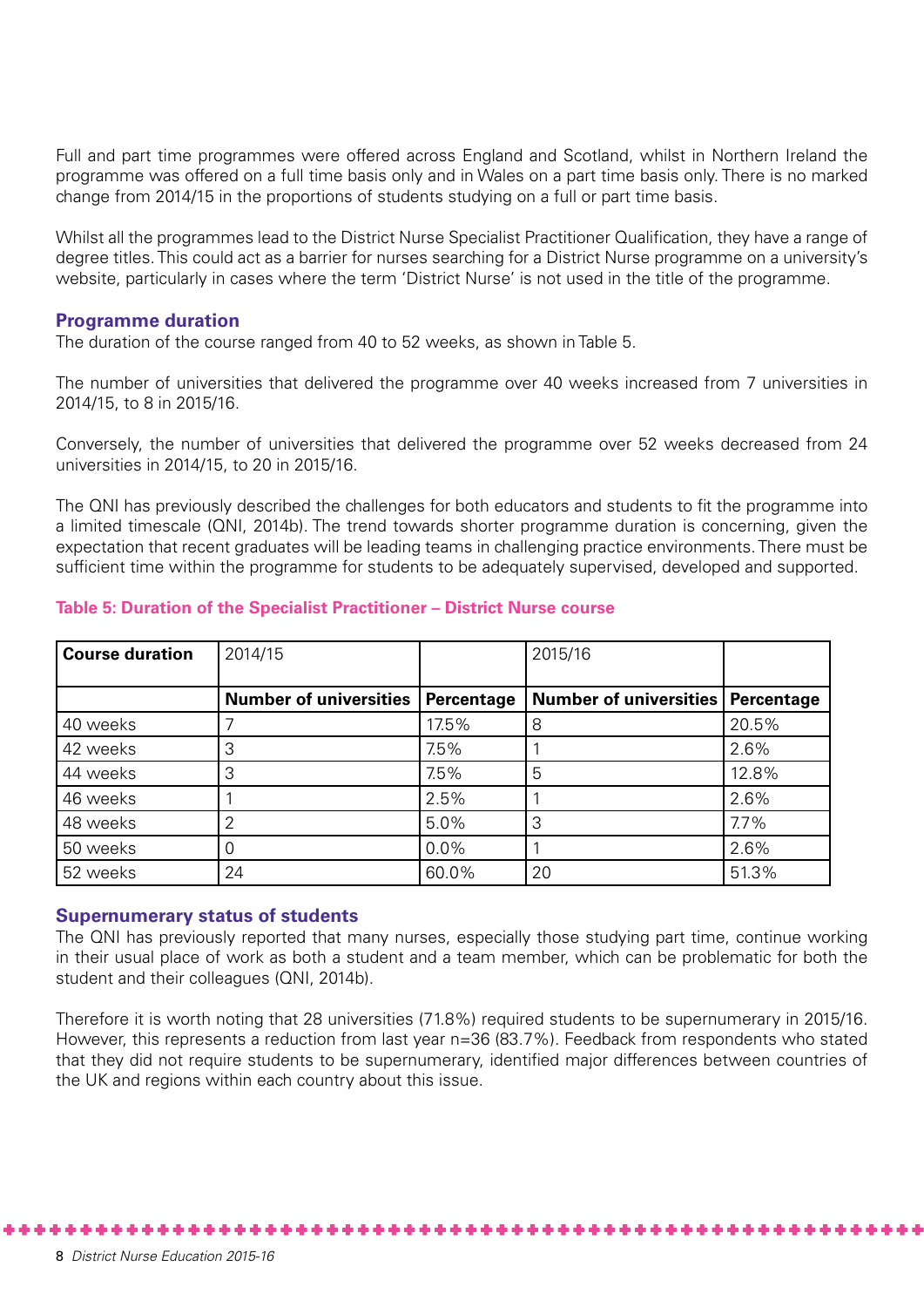Most universities insist on students having protected learning time. Where universities take students from a number of different service provider organisations, this may have an impact on the consistency of the practice learning placement. This appears to depend on factors such as local provider decisions, availability of staff and other resources. The following comments illustrate some of the issues around the supernumerary status of students:

*'We recommend that students are supernumerary but are unable to enforce this in trusts. Consequently there are inconsistencies in the student practice placement experience.'*

*'This is an important factor that enables the student to fully embrace new ways of thinking at a higher level. It is becoming more and more difficult to sustain within practice due to immense pressures on workload for all community teams.'*

*'This would be preferable but it is dependent on the [service provider] and the student funding.'*

*'Absolute necessity for students to be moved to a different placement and to be fully supernumerary.'*

The NMC (NMC 2001) stipulates that the programme should be 50% theory and 50% practice, with no reference to supernumerary status for the learner. The responses above indicate that students, sometimes even within the same university, can have very different experiences of learning in practice.

#### **Independent prescribing**

Universities are required to include the V100 Nurse Prescriber qualification in the Specialist Practitioner – District Nurse programme (NMC, 2001; NMC, 2006).

Some universities incorporate the V300: Non-Medical Prescribing for Nurses, Midwives and Allied Health Professionals course into the programme (NMC, 2006), either as an optional or compulsory component.

The number of universities offering the V300 course as part of the programme has increased from 5 universities in 2013/14 to 8 in 2014/15 and to 9 in 2015/6, reflecting the advancing skills required for the specialist District Nurse role.

## **Table 6: Inclusion of independent prescribing (V300) into the Specialist Practitioner – District Nurse programme**

| Is independent prescribing<br>(V300) part of the programme? | Number of universities in<br>2014/15 | Number of universities in<br>2015/16 |
|-------------------------------------------------------------|--------------------------------------|--------------------------------------|
| <b>No</b>                                                   | 35                                   | 31(77.5%)                            |
| Yes - optional                                              |                                      | 6(15%)                               |
| Yes - compulsory                                            |                                      | 3(7.5%)                              |

Universities were asked if the programme included an advanced clinical assessment/examination module as this would be considered a pre-requisite for V300 and for enhanced clinical decision making. Of the 22 universities that answered this question, 16 (72.7%) said they included an advanced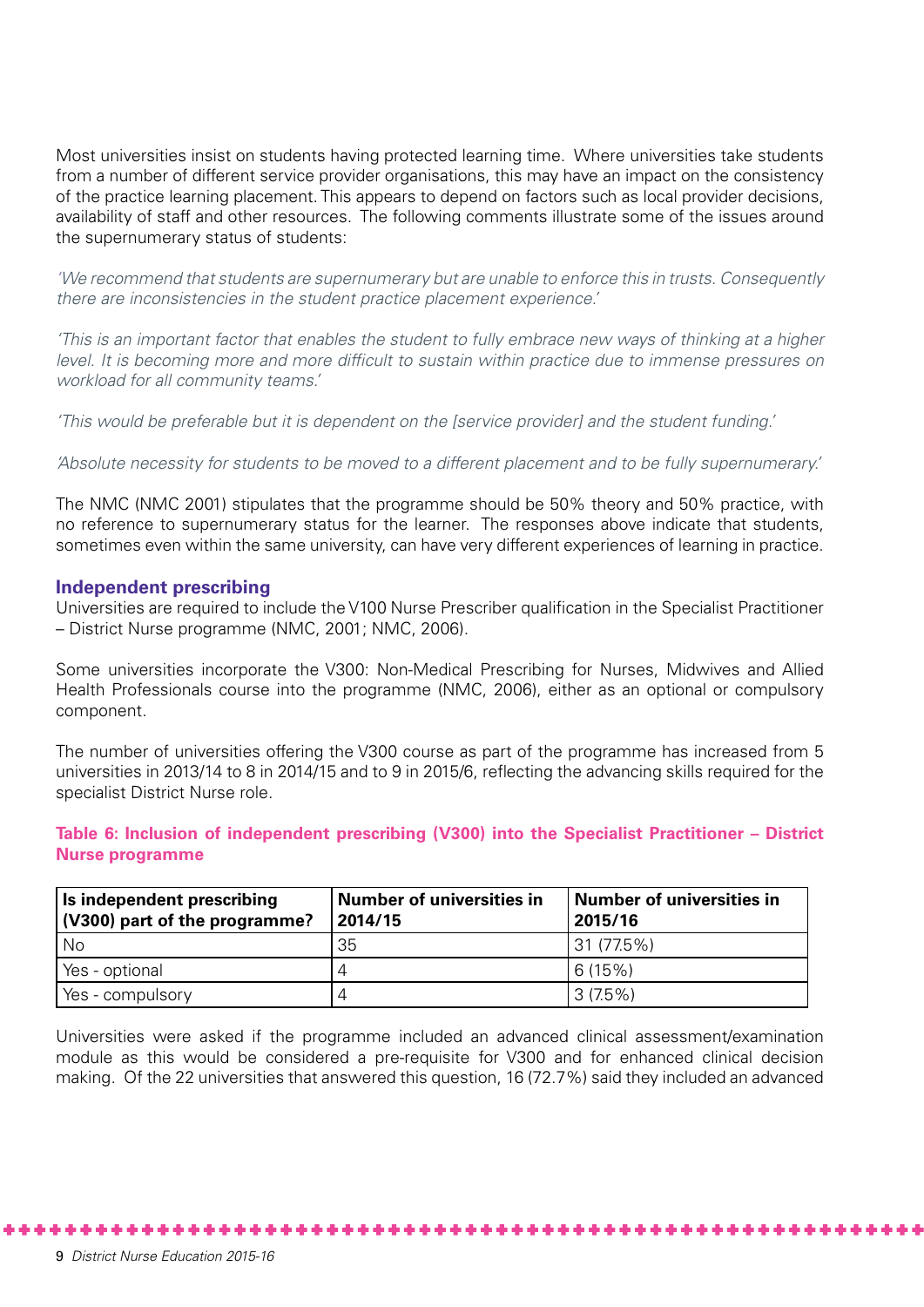assessment module or equivalent within the course. This appears to be an increase from the previous years and may reflect the requirement for this in the QNI/QNIS voluntary standards for District Nurse Education and Practice (QNI/QNIS 2015a).

## **QNI/QNIS Voluntary Standards for District Nurse Education and Practice**

The QNI/QNIS Voluntary Standards for District Nurse Education and Practice were published in September 2015. 32 (82.1%) of the 40 respondents had mapped their programme to the standards. All who stated that they had not yet mapped to the QNI/QNIS standards were in the process of integrating the standards or were waiting until the next revalidation and NMC approval of the course (Figure 2).

# **Figure 2: Mapping of QNI/S voluntary standards for District Nurse education and practice to programmes**



Universities were asked how useful they found the  $\Omega$ NI/ $\Omega$ NIS standards and 97.5% (n = 39) found them useful or very useful with only one respondent stating they were neutral (Figure 3).

Comments provided indicated that the standards are useful in initiating discussion about District Nursing practice and were 'continually referred to'. Other comments included the difficulty in meeting the standards in a 40 week course.

\*\*\*\*\*\*\*\*\*\*\*\*\*\*\*\*\*\*\*\*\*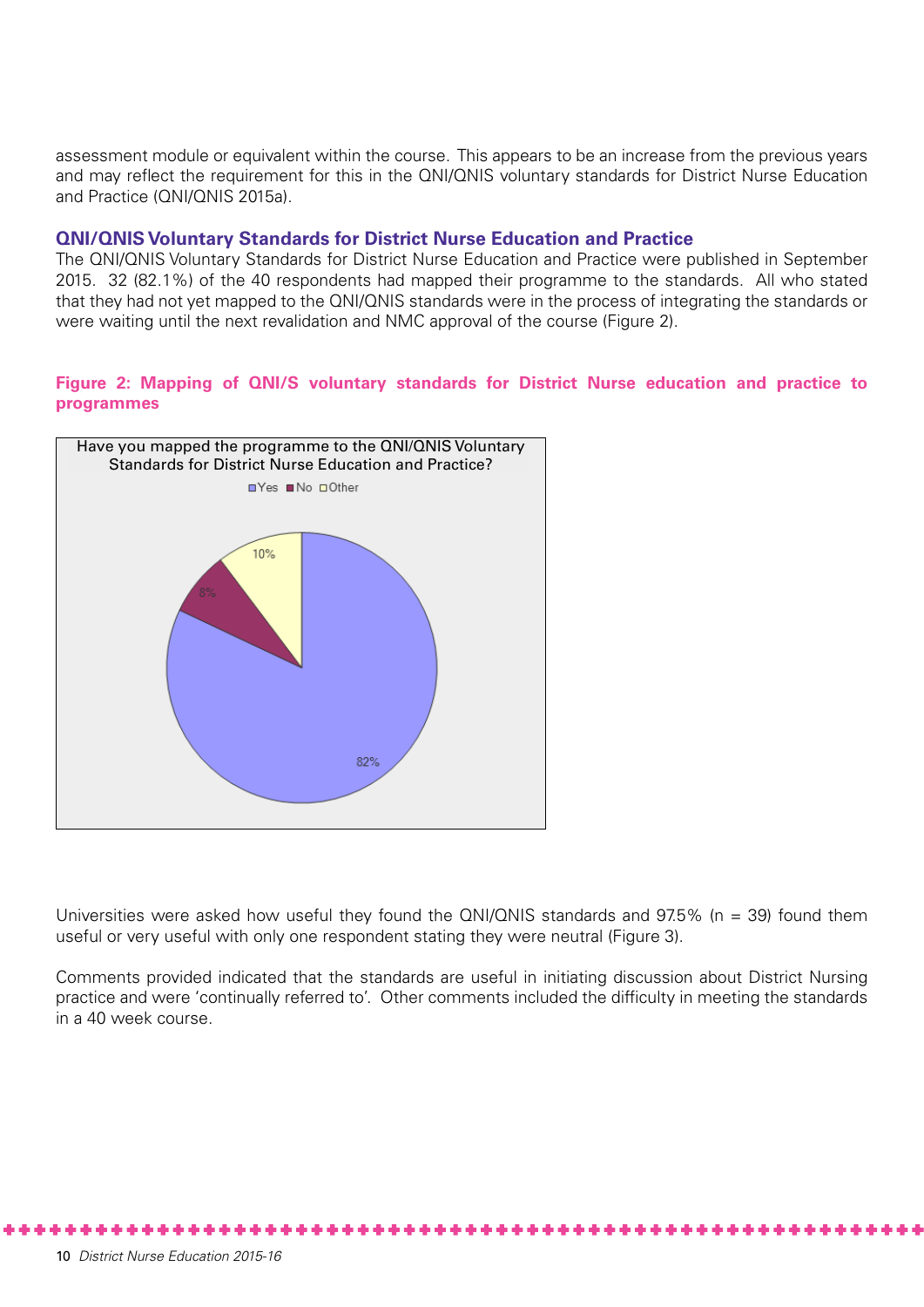#### **Figure 3: Usefulness of the voluntary standards**



#### **Future funding of the programme**

Respondent were asked about the future funding of the District Nurse programme. Of the 39 respondents to this question, only one did not have concerns about the future funding of the course. Concerns included lack of long term planning and uncertainty regarding future funding after 2017-8 academic year. Others were concerned that the structure of the programme would be affected as more District Nursing service provider organisations were moving from full time sponsorship to part time courses, due to staffing difficulties, despite the full time option being preferred by students and the universities.

#### Comments included:

*'It is devastating that on the back of so much positivity in relation to district nursing that the funding issues should be capable of pulling the plug on so much hard work and energy. I hope there is a way forward being promoted from the centre to support the work locally.'*

*'We are asking stakeholders about their plans post 2017/18 and what their intentions are regarding*  apprenticeship models so that we can begin to pro-actively consider the future and be in the driving *seat rather than waiting to be directed what to do.'*

*'We need to have a strong voice to shape DN rather than others dictate our profession. DNs keep the NHS going in relation to keeping patients at home and providing 24 hour nursing care to patients and families at home.'*

*'I have concerns about the future of the Specialist programme and if funding is lost how will we ensure the future of district nursing.'*

*'The uncertainty of funding post-2017 may limit developments.'*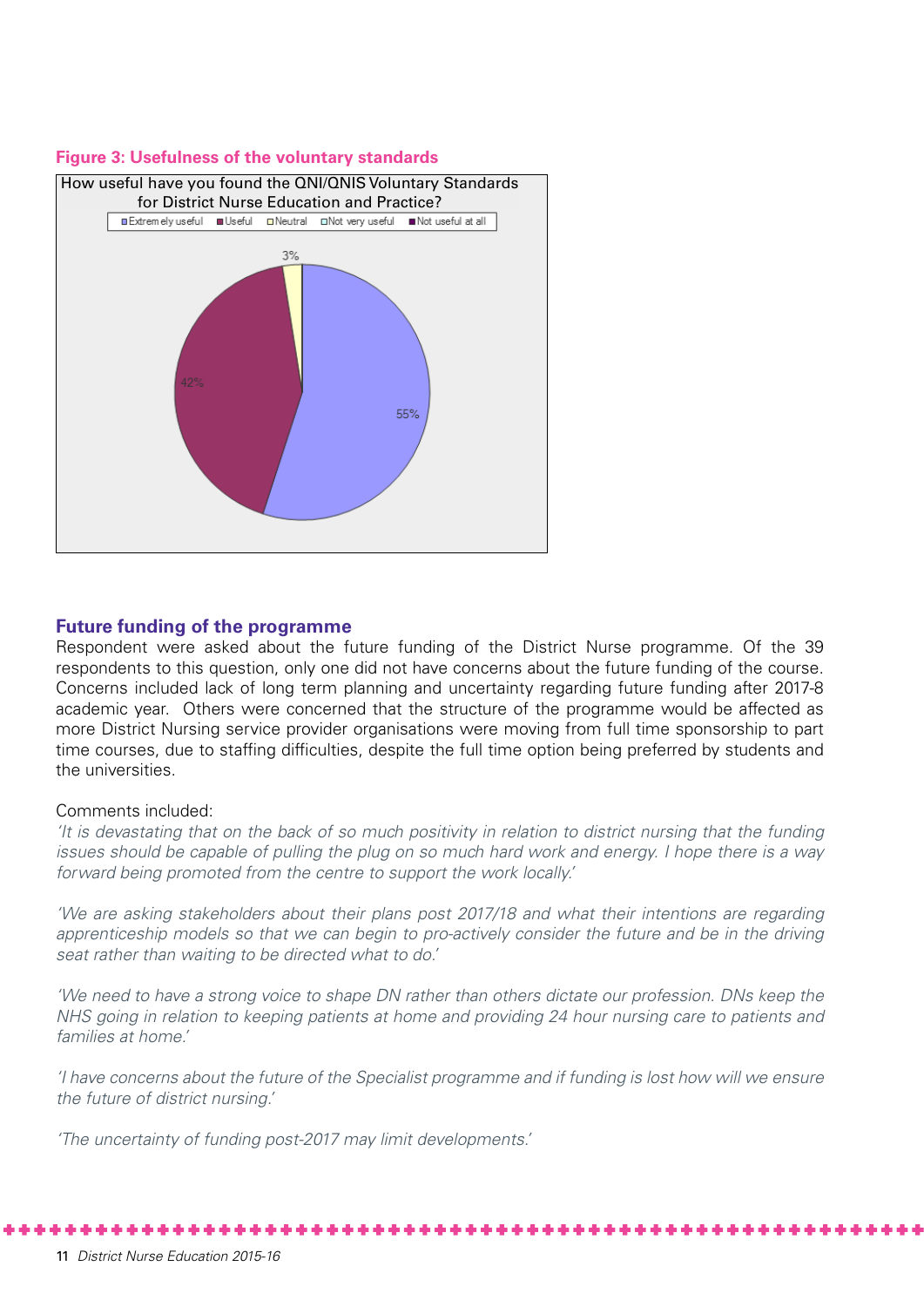# Conclusions

# **Trends in staff numbers**

The QNI is concerned that the significant increases in District Nurse student numbers identified in the DN Education audit between 2013/14 (QNI 2015) and 2014-15 (QNI 2016) appears to have reached a plateau. Therefore, the QNI has significant concerns that the number of District Nurses qualifying will not be sufficient to meet the increased demand for district nursing services and to replace those due to retire.

There was an increase in the numbers of DNs qualifying in 2016 of just 7.35%. However there was a 13% decrease in the numbers of students expected to enrol on DNSPQ programmes by universities in comparison to those who actually enrolled for the academic year 2016-7. There was no increase in the number of new entrants from 2014-15 to 2015-6.

Data from Health Education England (2016) identify that the number of District Nurse commissions in England reduced from 502 in 2015-6 to 498 in 2016-17. Whilst this is a small decrease, it is the first downward movement in numbers that has been noted in four years.

Statistics from NHS Digital (2016) identify a reduction in District Nurse numbers from 7716 in January 2010 to 4400 in September 2016. These statistics would appear to be borne out by the feedback from the audit, with programme directors who cited major concerns about future viability of programmes due to uncertainty about funding and the development of apprenticeship schemes. It is noted that one third of universities are running programmes with less than 11 students, so any further cuts are likely to impact on the economic viability of District Nurse programmes.

## **Managing demand and capacity**

The King's Fund (2016) identifies the gap between demand and capacity in district nursing services and highlights:

*'…dissonance between the frequently stated policy ambition to offer 'more care close to home' and the apparent neglect of community health services over recent years is striking. Resources, monitoring and oversight remain stubbornly focused on the acute hospital sector'* (2016 p.4).

This report further states that approaches to managing the demand – capacity gap in district nursing services impact directly on teaching, training and professional development:

*'…cutting back on non-clinical activities that promote and assure quality – including: – teaching and training – professional development – joint visits'* (2016 p.54).

The recent publication of the draft improvement resource for the district nursing service by NHS Improvement (2017) offers a set of principles to identify safe staffing and caseloads. Among these is the need to review local recruitment and retention priorities. It also highlights the need for the development of appropriate metrics and the use of an evidence-informed decision support tool, triangulated with professional judgement and comparison with relevant peers (p.22). District Nurses, in their role as team leaders and clinical experts in caring for people at home, are essential participants in applying such approaches and professional judgement. There could be a significant risk to patient safety with a further reduction in the supply of appropriately qualified District Nurses.

\*\*\*\*\*\*\*\*\*\*\*\*\*\*\*\*\*\*\*\*\*\*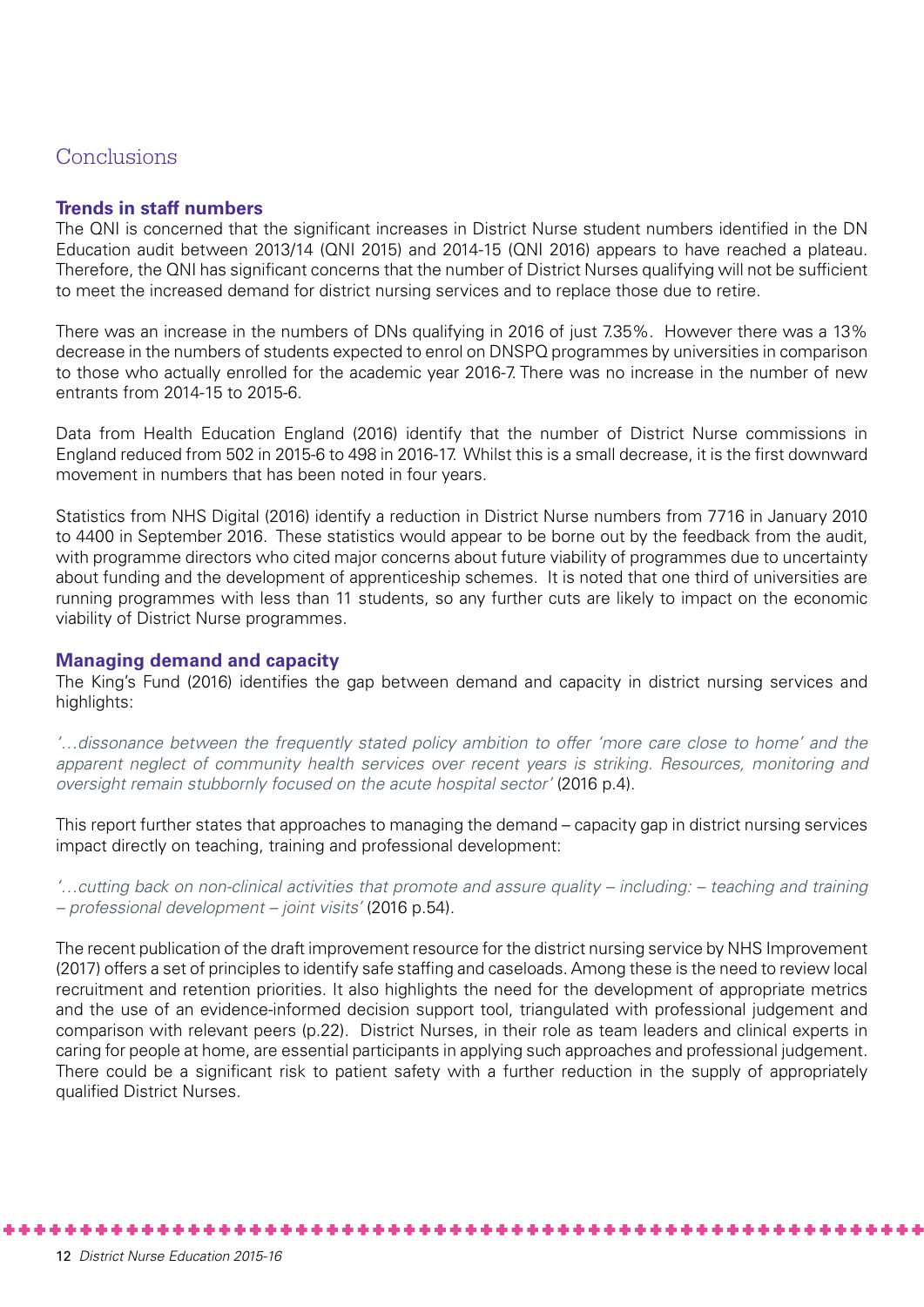## **Specialist education**

The QNI will continue to evidence the value of specialist practitioner education for District Nurses. The significance of this preparation is clearly evidenced in research commissioned by the QNI on the value of the District Nurse Specialist Practitioner Qualification (QNI 2015b). Respondents (both qualified District Nurses and employers) cited many benefits to patient care, as well as enhanced skills and professional growth. As more complex care is managed in community settings, the more important it is that highly skilled District Nurses are managing community teams. The QNI plans to commission further work to identify how specialist practitioner training can enhance patient outcomes.

In 2015 the QNI/QNIS published the Voluntary Standards for District Nurse Education and Practice. It is pleasing that almost all programme leaders found the standards useful or very useful and that 92% have mapped their programmes to the standards.

The standards are proving helpful to commissioners and providers by clearly setting out the expectations of District Nurses in practice, once they have completed a course that is mapped to the standards. The standards reflect the expert clinical, managerial and leadership skills necessary to lead and co-ordinate the nursing care of people at home and reflect both the contemporary and future requirements of this role within new service models and new ways of working.

This approach to the development of District Nurse leaders supports the strategic intentions of NHS England (NHSE) to bring care closer to home. It is therefore anticipated that NHSE will continue to have major influence on investment not only in District Nurse training but also in the district nursing workforce.

The QNI will continue to lobby and influence decision making bodies to invest in the District Nurse leadership role and training, to ensure that Specialist Practitioner programmes continue to be offered, ensuring people receive high quality nursing care at home.

\*\*\*\*\*\*\*\*\*\*\*\*\*\*\*\*\*\*\*\*\*\*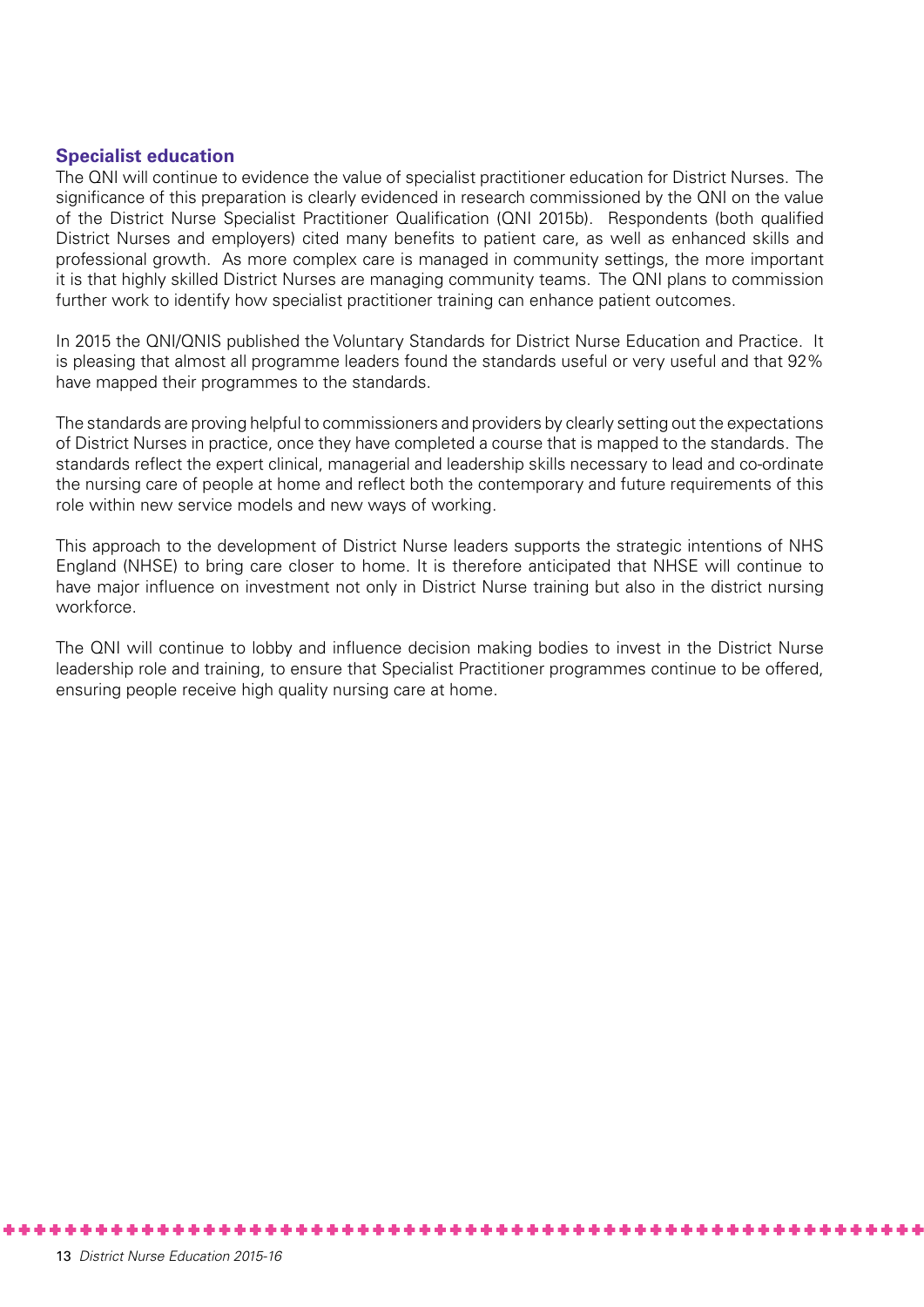# References

Health Education England, 2016. *HEE Commissioning and Investment Plan 2016-17*

King's Fund, 2016. *Understanding Quality in District Nursing Services* 

NHS Digital, 2016. *NHS Hospital & Community Health Service (HCHS) monthly workforce statistics – Provisional Statistics HCHS staff (excluding Doctors) by Staff Groups, Area and Level in Trusts and CCGs - Full Time Equivalent*

National Quality Board, 2017. *An improvement resource for the district nursing service* NHSI

NMC, 2001. *Standards for Specialist Education and Practice.* 

NMC, 2006. *Standards of Proficiency for Nurse and Midwife Prescribers.*

NMC, 2008. *Standards to Support Learning and Assessment in Practice.*

NMC, 2010. *Standards for Pre-Registration Nursing Education.* 

QNI, 2013. *Report on District Nurse Education in England, Wales and Northern Ireland 2012/13.*

QNI, 2014b. *Report on District Nurse Education in the United Kingdom 2013-14.*

QNI, 2015 *Report on District Nurse Education in the United Kingdom 2014-15.*

QNI/QNIS, 2015a. *The QNI/QNIS Voluntary Standards for District Nurse Education and Practice.*

QNI, 2015b. *The Value of the District Nurse Specialist Practitioner Qualification.*

QNI, 2016. *Report on District Nurse Education in the United Kingdom 2014-15.*

\*\*\*\*\*\*\*\*\*\*\*\*\*\*\*\*\*\*\*\*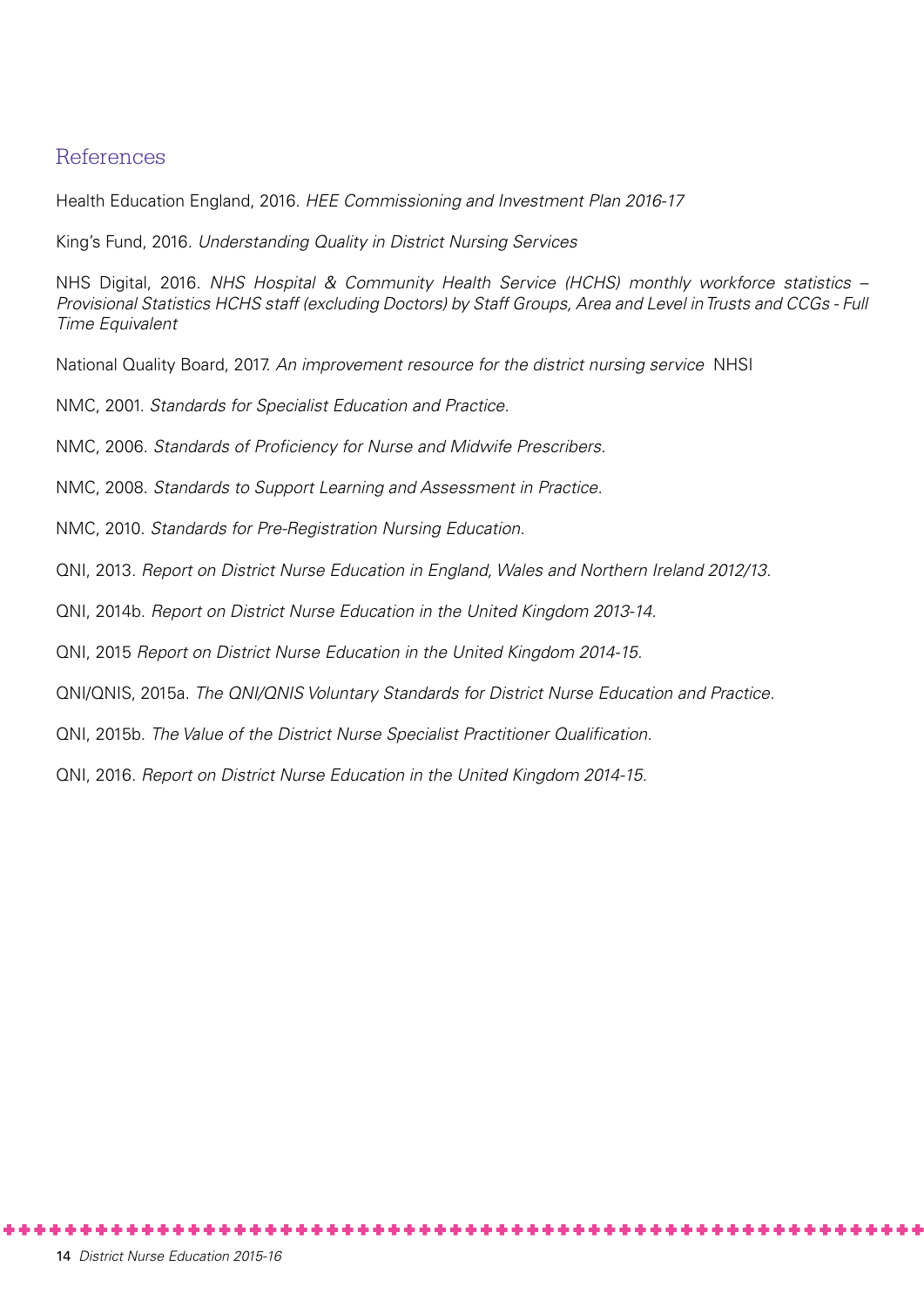*District Nurse Education 2015-16*